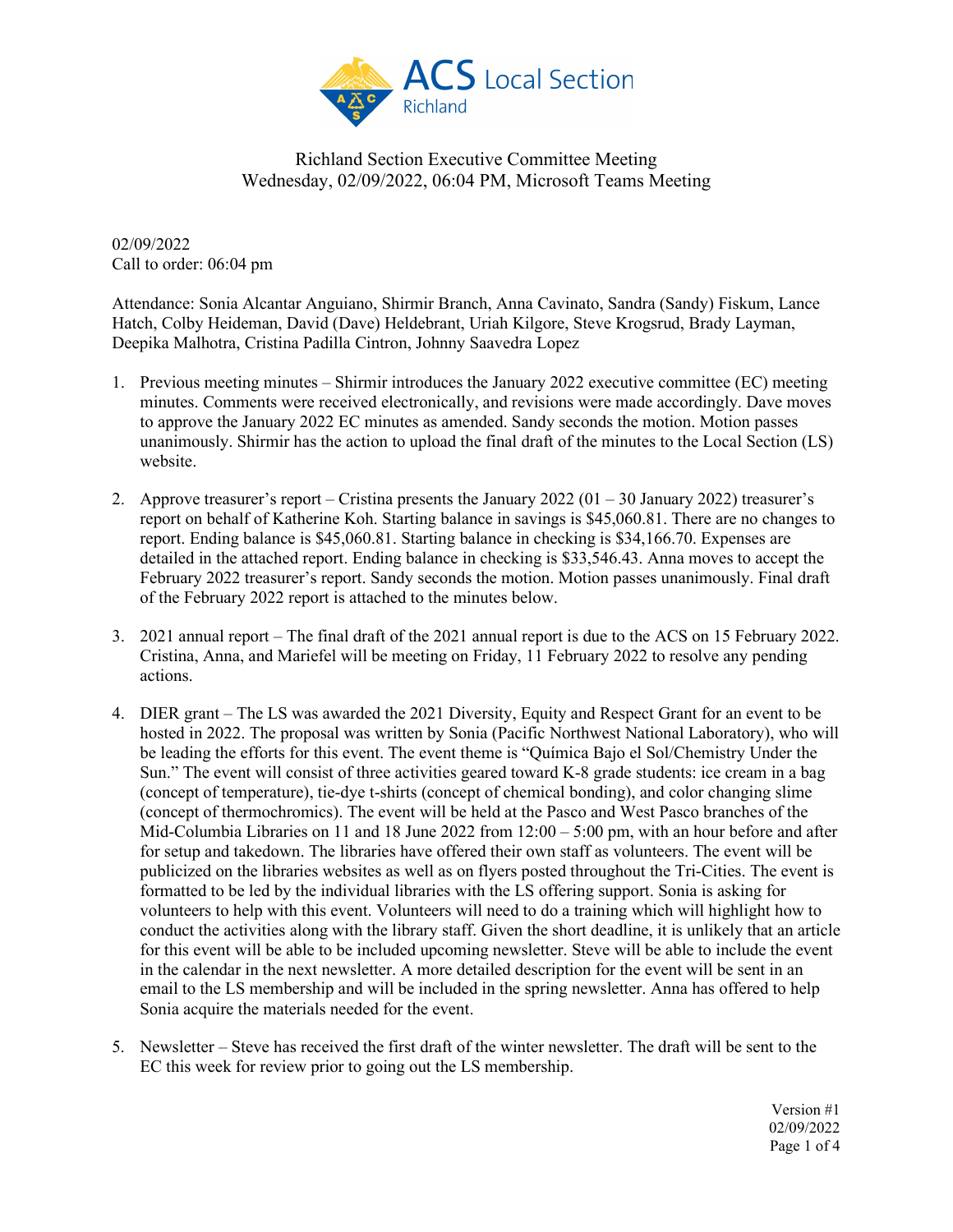

- 6. Puerto Rico LS seminar The Puerto Rico LS (Ingrid Montes, Chair) is hosting a series of webinars in collaboration several Local and International Sections. The first webinar will be hosted on 26 February 2022 at 8:00 am Pacific, discussing the history of ACS. An email with Zoom registration information will soon be sent to the LS membership.
- 7. Chemistry Olympiad There are 15 students from the Hanford, Richland, and Moses Lake High Schools who have expressed interest in participating in the Chemistry Olympiad. Padmaja Gunda will follow up with more information.
- 8. ACS fellow nomination for Dave Dave's nomination packet is nearing completion. Ram Devanathan has updated the packet with a rewritten nomination letter on the behalf of the LS.
- 9. WCC invited speaker Judy Giordan will be speaking on 03 March 2022 at 4:00 pm Pacific. An email with Zoom registration information will soon be sent to the LS membership.
- 10. LS science café The LS meeting and Science Café will be held 25 February 2022 from 6:00 7:00 pm Pacific. Deepika will be giving a seminar related to carbon dioxide capture. Following the seminar, the membership will vote on the LS budget. The budget will be sent out in the newsletter prior to the Science Café.
- 11. Budget request Brady Layman and Lance Hatch president and vice-president of the Eastern Oregon University (EOU) student chapter chemistry club – are requesting financial support for the club's attendance to the 2022 ACS Spring Meeting. There will be 13 students attending the meeting. Six technical posters and 1 club poster presented (due to the chapter receiving the Outstanding student chapter award from ACS). The written budget was submitted to the EC. Support is being asked to help cover airfare, registration, and lodging. The proposed 2022 LS budget has allocated \$3,500 (item 14a) to cover travel and registration for ACS student members. Deepika moves to approve \$3000 to the EOU student chapter for travel to the 2022 ACS Spring Meeting. This is in consideration that other student chapters might need support for conference attendance. Sandy moves to approve the full \$3,500, pending approval of the LS budget, given that the LS has received additional allocations from ACS. Dave seconds the motion. Motion passes unanimously. Funding will be sent to the EOU student travel pending LS budget approval by the membership.
- 12. Committee reports
	- a. Women Chemists (Chair: Shirmir) Updates reported above.
	- b. Government Affairs (Chair: Kristin) No updates to report.
	- c. Membership (Chair: Sandy) As of January 2022, there are 3 new student members, 1 reinstated member, 2 new regular members, and 8 member terminations. Sandy suggests hosting a meetand-greet between for new members with the executive and standing committees. There is discussion about whether to host an in-person or virtual event. ACS has yet to provide guidelines for LS in-person events. August was proposed as a feasible time pending COVID impacts.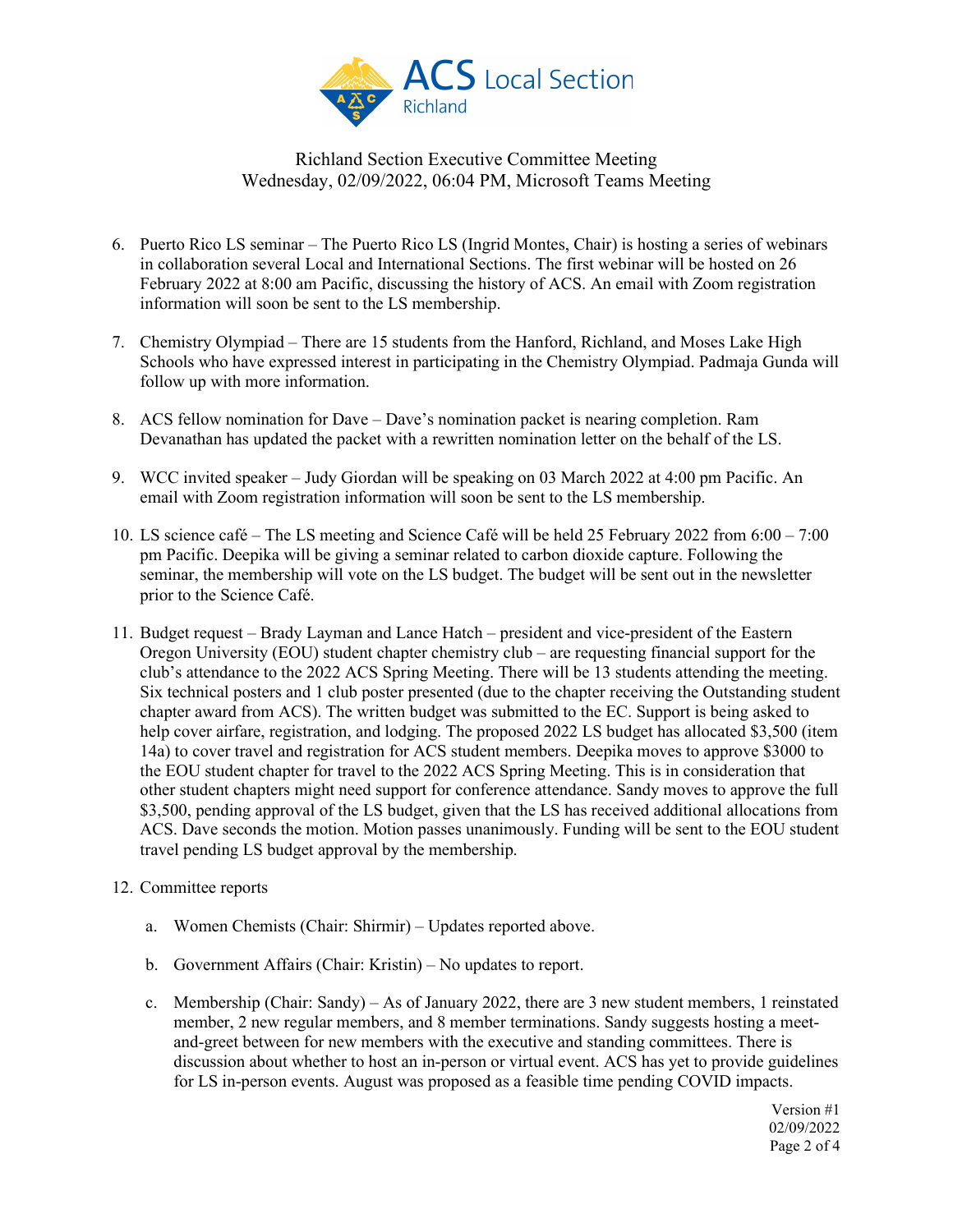

- d. Public Relations (Chair: Steve) Steve wants to thank the EC for keeping the LS website up to date.
- e. Programs (Chair: Deepika) Deepika asks to be kept in the loop about any proposed/upcoming events in order to keep the LS calendar up to date.
- f. Environment improvement (Chair: Uriah) Uriah received feedback for a proposal for the Environmental Improvement committee. Once the proposal has been finalized, he and the committee will submit their full proposal to the EC.
- g. Safety (Chair: Johnny) Johnny is planning to host a Chemical Safety Day in the fall. Colby recommends hosting a seminar on chemical safety in an undergraduate setting geared toward the student chapters. This would enable a collaboration between the Education and Safety committees.
- h. Awards (Chair: Mariefel) Updates reported above.
- i. Diversity and Inclusion (Chair: Anna) Updates reported above.
- j. Education (Chair: Colby) Updates reported above.

Sandy moves to adjourn the February 2022 executive committee meeting. Anna seconds the motion. Motion passes unanimously.

Cristina adjourns the February 2022 executive committee meeting at 7:09 pm.

Version #1 02/09/2022 Page 3 of 4